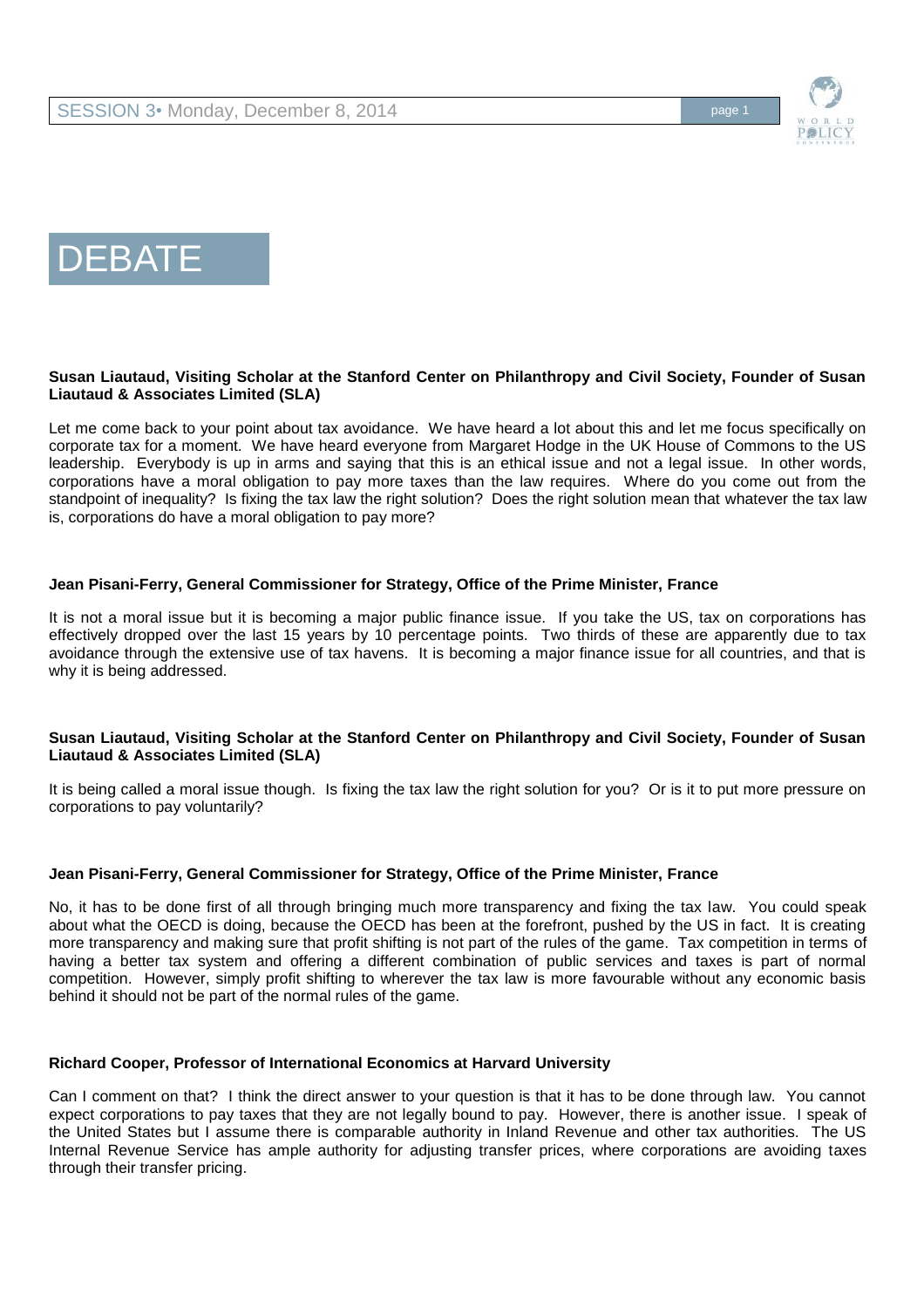

The IRS is systematically under funded, so it does not have the human resources to act on the authorities that it has. The under funding is supported by corporations in their lobbying of Congress, as are loopholes in tax legislation. You cannot really expect corporations to go beyond the law when it comes to paying taxes. However, you can expect them to be more circumspect and require them to be more transparent in the political positions that they take on taxation. This includes both loopholes and enforcement of existing tax law.

# **Mari Kiviniemi, Deputy Secretary General of OECD; former Prime Minister of Finland**

International cooperation is also needed and this has been done at the OECD now, together with G20. When it comes to these multinational enterprises, there will not be cases where they are not paying taxes at all. They try to avoid paying too much tax in too many countries, but in many cases, they have not been paying taxes at all, which is by using the current legislation in a bad way. Another dimension is that transparency is needed and that will come via the automatic exchange of tax information, which has also been done at the OECD. However, all countries have to then agree and be part of the project.

## **Susan Liautaud, Visiting Scholar at the Stanford Center on Philanthropy and Civil Society, Founder of Susan Liautaud & Associates Limited (SLA)**

I would like to come back to my question to Changyong on technology, but before I do, inequality is not a standalone risk; it relates to a number of other major issues that we are seeing in the news. I would like you all to think of one other issue that is of particular interest. For example, there is Ebola, or perhaps the sharing economy, including Uber and Airbnb. These can be risks or opportunities, by the way. As Thierry called it, there is the so called Islamic State and human trafficking, to pick up on some of the human rights issues that Dr Sakong mentioned. I would appreciate your focusing on the relationship between inequality and one other issue. We will come to each of you afterwards. Changyong, do you want to go back to the technology question first?

# **Rhee Changyong, Director, Asia and Pacific Department, IMF**

Technology is a real dilemma. You do not want technological progress to be slower because of inequality concerns, because that progress has lasting benefits for the whole of human society. Here I think it helps to distinguish between pre-tax and post-tax inequality. If you look at the Gini coefficient of OECD countries before taxation and transfer, they are much higher than in Asia. However, after taxation and transfer, they are much lower than in Asia.

In general, we need a system which gives more incentives for people to be innovative and achieve technical progress. And, relating to what Jean mentioned, people's tolerance of inequality is much higher when social networks are strong. Social cohesion is another dimension and we may need redistributive policy which is consistent with more encouragement of technological progress. This will help with achieving post-tax or ex-post equality.

### **Susan Liautaud, Visiting Scholar at the Stanford Center on Philanthropy and Civil Society, Founder of Susan Liautaud & Associates Limited (SLA)**

Would anyone like to take up an issue, either one I mentioned earlier or another that is of interest to you?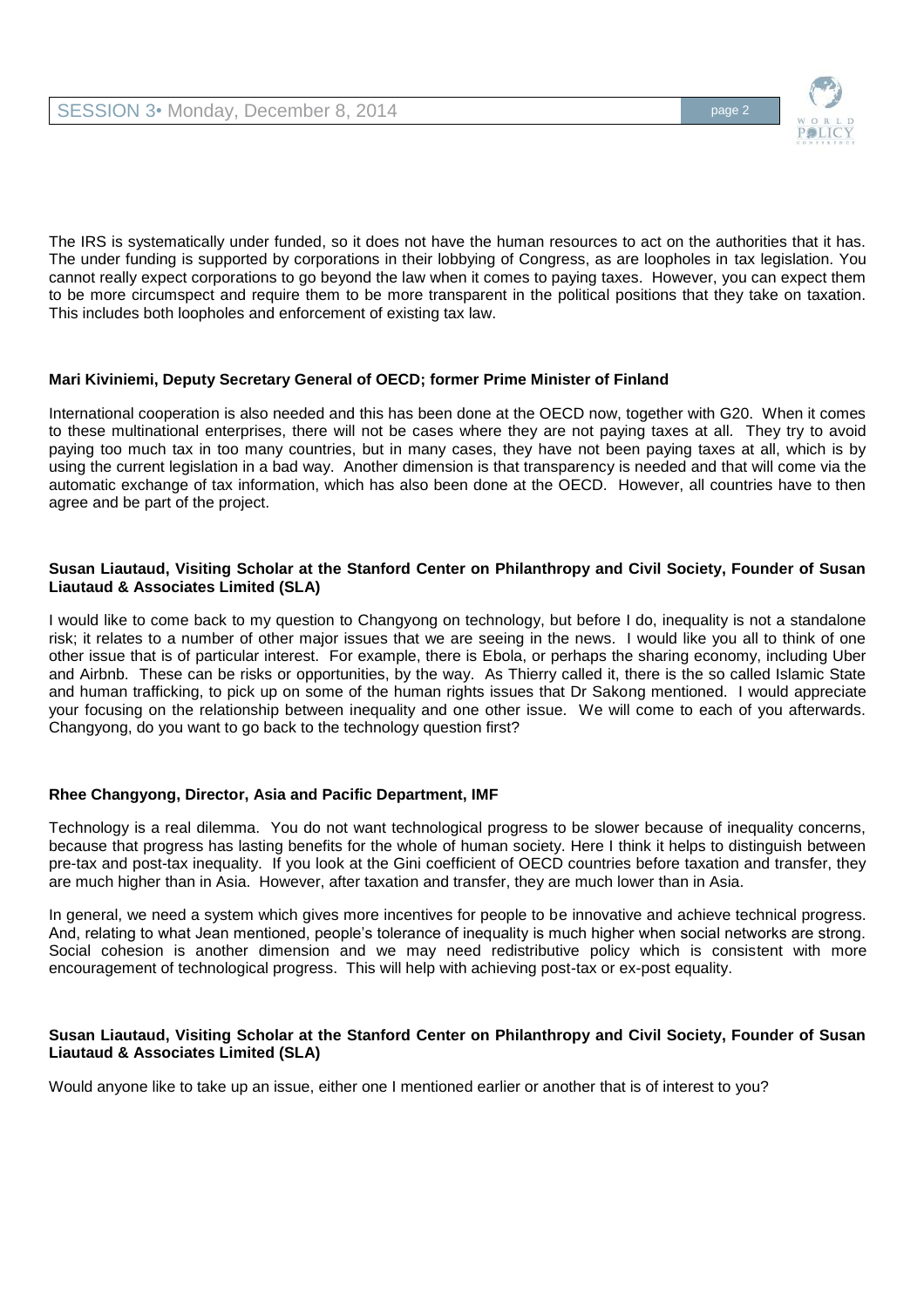

### **Richard Cooper, Professor of International Economics at Harvard University**

I would make an obvious point but it is worth making. We have recognised this particular trade off for a long time. That is what patents and copyrights are all about. We confer a temporary monopoly on successful inventors and writers, which raises their income as a result of their successful contribution. It is judged on balance to benefit society at large. These dilemmas have been around for a long time. Patents and copyrights go back to the 18th century. They are authorized in the US Constitution, an 18th century document. We have grappled with them, sometimes more successfully, sometimes less successfully.

In my view the current American copyright law is totally preposterous. It protects for much longer than is required to incentivise writers to write, and I speak as a writer. The copyright law in this case is protecting a particular business model, of the cinema and music companies and publishing houses, and that is an illegitimate use of copyright, reflecting rent seeking by those corporations, not on behalf of composers and writers. Rent-seeking runs through politics in democratic society, and even more in non democratic societies. Those are the trade offs that we have to make at a practical level.

### **Il Sakong, Chairman of the Institute for Global Economics, Former Finance Minister of Korea**

From the supply side, considering the rapid pace of these technological changes, a drastic educational sector reform, including training and retraining is urgently needed as the digital divide and the ability to utilise information makes inequality far worse than otherwise. I argue that it is time for all to give a serious thought to reforming the four year university education system itself. We need to establish a lifelong learning educational system, which does not just mean to provide extensive evening courses. Then academia and industry should have closer cooperation regarding training and retraining programmes and so forth. Technological changes are desirable. So we should take advantage of the changes, While minimising the downsides of the changes.

### **Jean Pisani-Ferry, General Commissioner for Strategy, Office of the Prime Minister, France**

I just want to emphasise this point. We all wonder how to deal with inequality coming from the extraordinary return on innovation. There is the fact that technical progress has implied a multiplication of the ability of an individual with ideas to make a fortune out of those ideas. That is a really difficult problem for society to deal with. You want innovation, but you are concerned about the consequences.

We should not forget that a large part of the problems we are dealing with does not relate to those problems. They are problems to do with basic education and the ability of the school system to offset or correct inequalities of social, ethnic and spatial background and to promote social mobility. In many countries, our systems do not perform in the way they should be performing. That is a major public responsibility. Whatever happens during the course of your life and whether you make your fortune or not, because you are a little bit brighter, these issues remain fundamental, and we are under performing.

#### **Susan Liautaud, Visiting Scholar at the Stanford Center on Philanthropy and Civil Society, Founder of Susan Liautaud & Associates Limited (SLA)**

I would also like to challenge the notion that innovation is necessarily linked to technology or something that is sellable. I would question what kind of innovation could help with this inequality problem. This is not just about another technological breakthrough or another product. Certainly we are seeing a lot now in the social enterprise area, where there is innovation in how we are delivering services, for example. Changyong will speak and then I will open it up to all your questions and comments.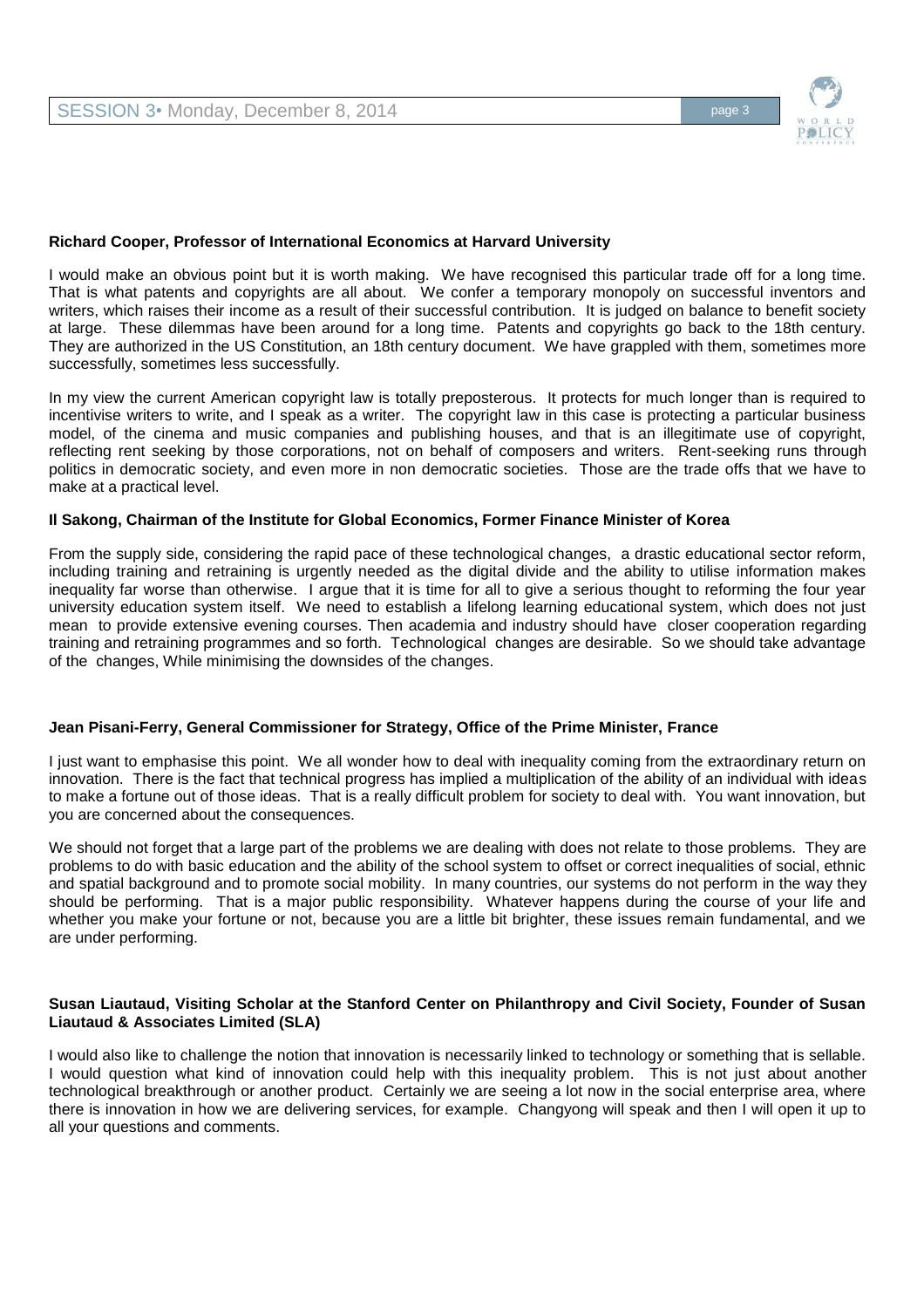

### **Rhee Changyong, Director, Asia and Pacific Department, IMF**

I just want to give you one example. There are many so called frugal innovations for poor people, so innovation does not necessarily have to equate with big breakthroughs.

## **Meir Sheetrit, Member of the Knesset, former Minister of Internal Affairs of Israel**

There are two differences in qualities. One is in qualities between countries, and globalisation is contributing to that a lot. You cannot compare the situation in Africa to the situation in Europe. Globalisation is usually used by countries that are rich, strong and perform well to use the resources of poor countries without really paying them back enough. It is part of general inequality. There is inequality within societies in every country, which depend on what kind of education people have and the distribution of the money coming from the economy etc.

In my opinion, there are things that Governments can do about this. There are two kinds of taxes. Income tax is a direct tax and it is a progressive tax, which means that everybody pays according to their own earnings. You pay as much as you earn and if you earn more you have to pay more. If you earn less, you do not have to pay. In some countries, like Israel and the United States, there is even negative income tax. In order to encourage people to work and get more money, the Government is paying them a grant if they are working instead of taking tax from them, in order to give them a motivation to work. This is a direct tax, which is much more justified and progressive. Then there is indirect tax, such as VAT, for example, for which everybody pays the same amount. It does not matter if they are rich or poor, because they pay the same taxes.

I think the Government can change tax policies and raise the level of income tax and direct tax and reduce the level of indirect tax like VAT. In that case, you are helping poor people, when you speak about food, for example. If a poor man goes to buy one piece of bread, he pays exactly the same price as the rich man who buys it because of tax. If you want to help poor people or people who are weak economically, you have to change the relationship between income tax and VAT, or rather taxes which are indirect. That is one thing the Government can do.

On your last question, things must be done by law, not by having people in companies pay more than they have to pay. Most of them are not. If they do something, they do it in order to have a good image. We can encourage it by doing something other than introducing tax laws. For example, we could encourage the creation of companies who make ratings of what we call company responsibilities or corporate responsibility. Every year, we should publish how much every corporation contributes to society from the responsibility point of view.

## **Susan Liautaud, Visiting Scholar at the Stanford Center on Philanthropy and Civil Society, Founder of Susan Liautaud & Associates Limited (SLA)**

Most companies do have that today and they have corporate social responsibility reports.

### **Meir Sheetrit, Member of the Knesset, former Minister of Internal Affairs of Israel**

They have reports that help people if they want to give over tax, but taxes should be done by law, not voluntarily.

### **Mohammed Laichoubi, Former Minister of Labor and Social Protection of Algeria**

En fait je voudrais abonder dans le même sens. Je me suis longtemps posé la question et j'attendais que le débat aborde cette question. La première vision serait de se dire : « est-ce que la mondialisation accroît les inégalités ? » Et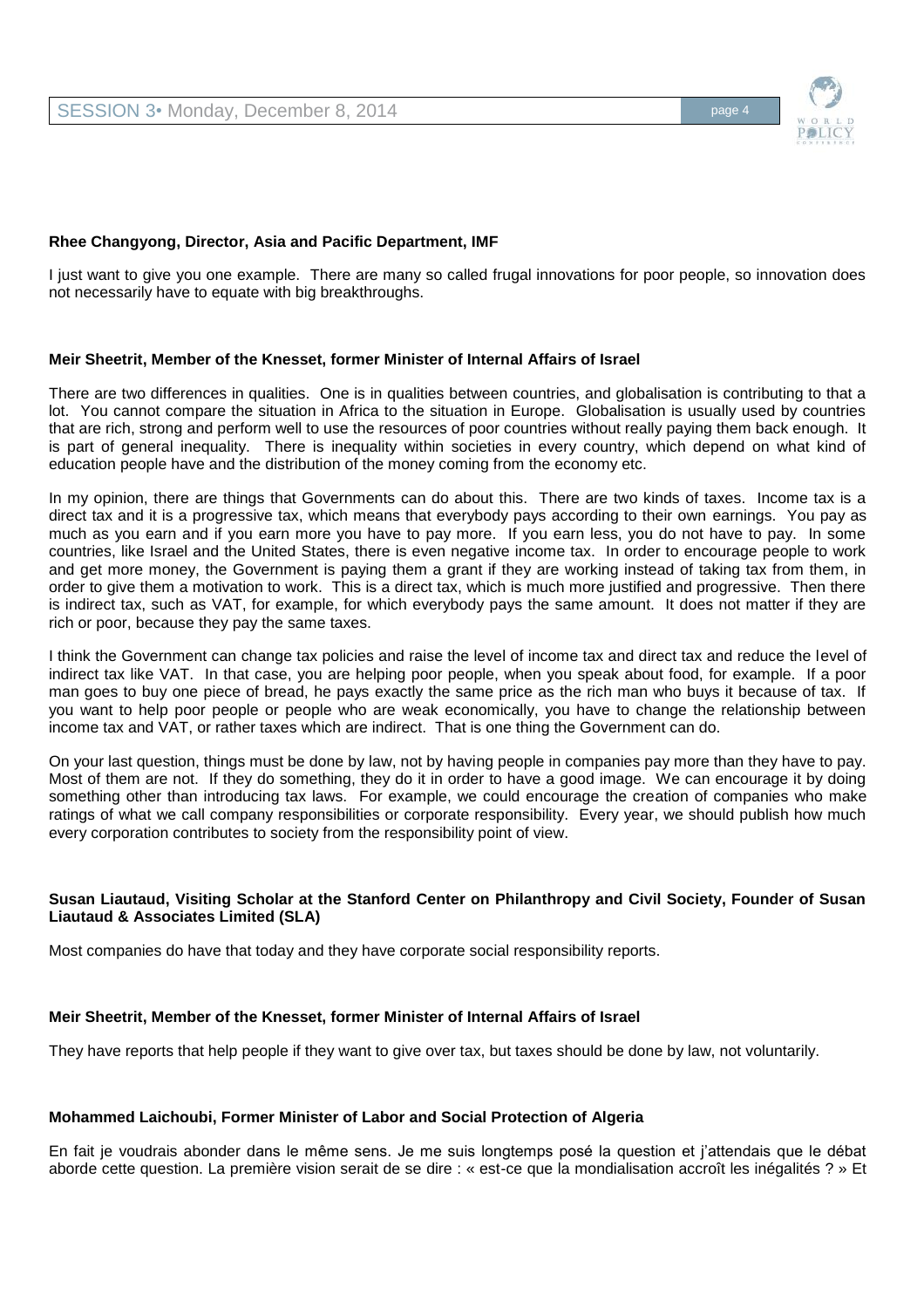

je me suis posé la question si le véritable débat n'était pas celui de la mondialisation face aux inégalités. Nous sommes dans un espace de préoccupation vis-à-vis des relations internationales, de la gouvernance. Nous admettons tous assez facilement qu'il y a un certain nombre de questions maintenant qui ont pris une telle amplitude. Nous sommes demandeurs de gouvernance mondiale, c'est une évidence. Pour ce faire, pour expliquer mon propos, je voudrais évoquer un cas particulier, où j'ai été témoin, observateur, c'est le dossier du Sahel.

Le dossier du Sahel est maintenant une crise de dimension sécuritaire. J'ai vu des partenaires qui souffraient de graves problèmes de famine, de sécheresse, et qui étaient dans des systèmes absolument terribles et des organisations gouvernementales et étatiques incapables de gérer. A tel point que l'espace a évolué pour que la capacité financière budgétaire des pays équivaille un peu au 1/10ème de ce qu'était le trafic de drogue qui s'était installé dans cet espace. Ce que je veux dire, c'est que nous avons vu évoluer un dossier de famine, qui est devenu un dossier sécuritaire. Cela veut dire que nous avons une préoccupation fondamentale sur les questions d'inégalités quand elles atteignent des degrés structurels comme cela, qu'elles menacent des régions et qu'elles se transforment tout de suite en menaces sécuritaires. Il est extrêmement difficile de convaincre.

Moi, je reste quand même relativement étonné : quand l'intégralité de notre capacité intellectuelle d'investigation est interpellée sur les questions financières ou la fluidité commerciale, on imagine un certain nombre de mécanismes institutionnels internationaux pour l'assurer, pour intervenir. La gouvernance par le biais de la Banque mondiale se préoccupe des conditionnalités politiques. On met en place un certain nombre de dispositifs. En face, aucun dispositif, aucun sens de la responsabilité. Bien mieux, pour l'intégralité de ces pays, notamment de la région, on invoque le concept de la solidarité quand il s'agit de lutter contre le terrorisme ou l'immigration clandestine.

## **Susan Liautaud, Visiting Scholar at the Stanford Center on Philanthropy and Civil Society, Founder of Susan Liautaud & Associates Limited (SLA)**

So your point is that we need to be more focused on global governance mechanisms?

### **Mohammed Laichoubi, Former Minister of Labor and Social Protection of Algeria**

Oui, non seulement je parle bien sûr de ces approches mais je parle aussi de la notion suivante, pour abonder dans le sens de l'intervenant qui a parlé avant moi : on ne peut pas percevoir l'inégalité tout simplement à l'intérieur des tissus nationaux, ou du tissu d'une seule société. Ce que je veux dire, c'est que l'inégalité prend aujourd'hui une autre amplitude de façon extrêmement plus importante. Et même dans les relations internationales, la solidarité contre le terrorisme et la solidarité contre l'immigration clandestine doivent avoir comme contrepartie une solidarité des approches sur des questions structurelles : la pauvreté, la santé. On commence à l'admettre sur la question environnementale, il est temps qu'on l'admette sur les questions d'inégalités.

### **Susan Liautaud, Visiting Scholar at the Stanford Center on Philanthropy and Civil Society, Founder of Susan Liautaud & Associates Limited (SLA)**

Exactly. I'm glad to hear your question. That's precisely why I asked the question about the relationship between inequality and human rights, Ebola, and human trafficking, and all these, as you say, issues that cross national boundaries. So, would anybody like to address that, or shall we go to another question?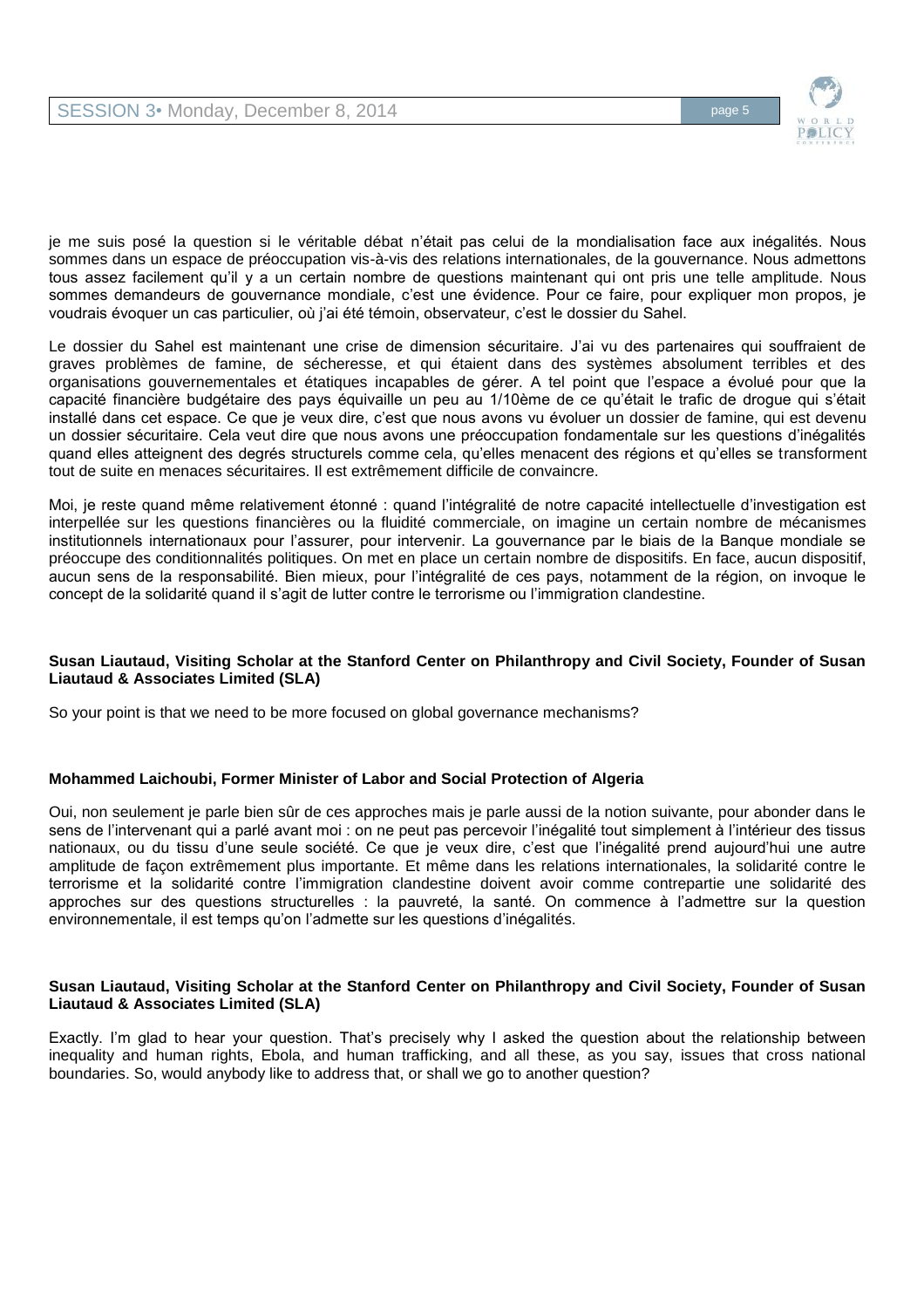

### **Liu Chen, Professor, China's Foreign Studies University in Beijing**

Thank you for sharing very insightful things with us. Given that the topic and the focus of this session is globalisation and inequality, my question is this: what is your opinion in general about the relationship between globalisation and inequality? For instance, many critics have argued about this. For instance, there was the MacBride report from the 1970s, entitled One World, Many Voices. There was also a report from a British international communications corporation 10 years ago. More currently, MIT published a report in the year 2007.

The coverage of the Third World by the First World has dramatically declined in terms of quality and quantity. On the other hand, the Third World has much less space to define, present and represent themselves since the 19 World has much less space to define, present and represent themselves since the 1970s. What do you think of this situation, regarding fighting inequality? What do you think about the impact of globalisation? Is it about good or harm? I would like your general opinion on this topic.

### **Richard Cooper, Professor of International Economics at Harvard University**

I think that question illustrates the complexity of this topic of inequality. If one is talking about global inequality, then the answer is unambiguous: Globalisation has reduced global inequality. Why? Because it permitted China to grow as rapidly as it did. Without globalisation and without China entering the world market, China could never have taken off as rapidly as it did. A large part of the global story is what has happened in China, with over a billion people. There has been a tremendous reduction of poverty and a tremendous increase of income among very low income people, and that has reduced global inequality. If you are talking about the impact of globalization on inequality in the USA, that is a different question altogether. We have to specify what is really bothering us.

### **Mari Kiviniemi, Deputy Secretary General of OECD; former Prime Minister of Finland**

I would like to try to answer these three questions which were raised by the public together. We are all here to try and figure out what the best recipe is for every single country in tackling inequality. As you have already heard, there is no single recipe, because every country has its own recipe. It depends so much on the level of development of the country regarding which measures should be taken and also how big the inequality is. In every case, a pre requisite to equality should be that the country is a democracy, follows the rule of law and is a secure state. That forms the basis for equality. Then there are the policies that governments can implement when it comes to the education system and the training system. There are other polices like social policies and transfers for low income and poor people.

### **Il Sakong, Chairman of the Institute for Global Economics, Former Finance Minister of Korea**

During my brief remarks, I purposely referred to the North Korean situation in comparison to South Korea. I do not think North Koreans worry much about downsides of globalisation, but what are the consequences? Per capita income in North Korea in ppp terms is still below USD 2,000. In South Korea, it is well over USD 30,000 and it may be USD 35,000. By the way, as late as the early 1960s, North Korea had a per capita income that was twice as high as South Korea's.

As I said, no Gini coefficient is available for the North, but you can guess that the Gini coefficient there would be much worse than South Korea's too. Their leader was known to enjoy drinking French wine worth more than USD 2,000, so you can imagine their atrocious income distribution problem. In contrast, South Korea benefited so much from globalisation and a market based, capitalistic system. Economies are not easy to put in a lab, but the two Koreas are almost like a lab case, well illustrating what the two different systems can bring to their people.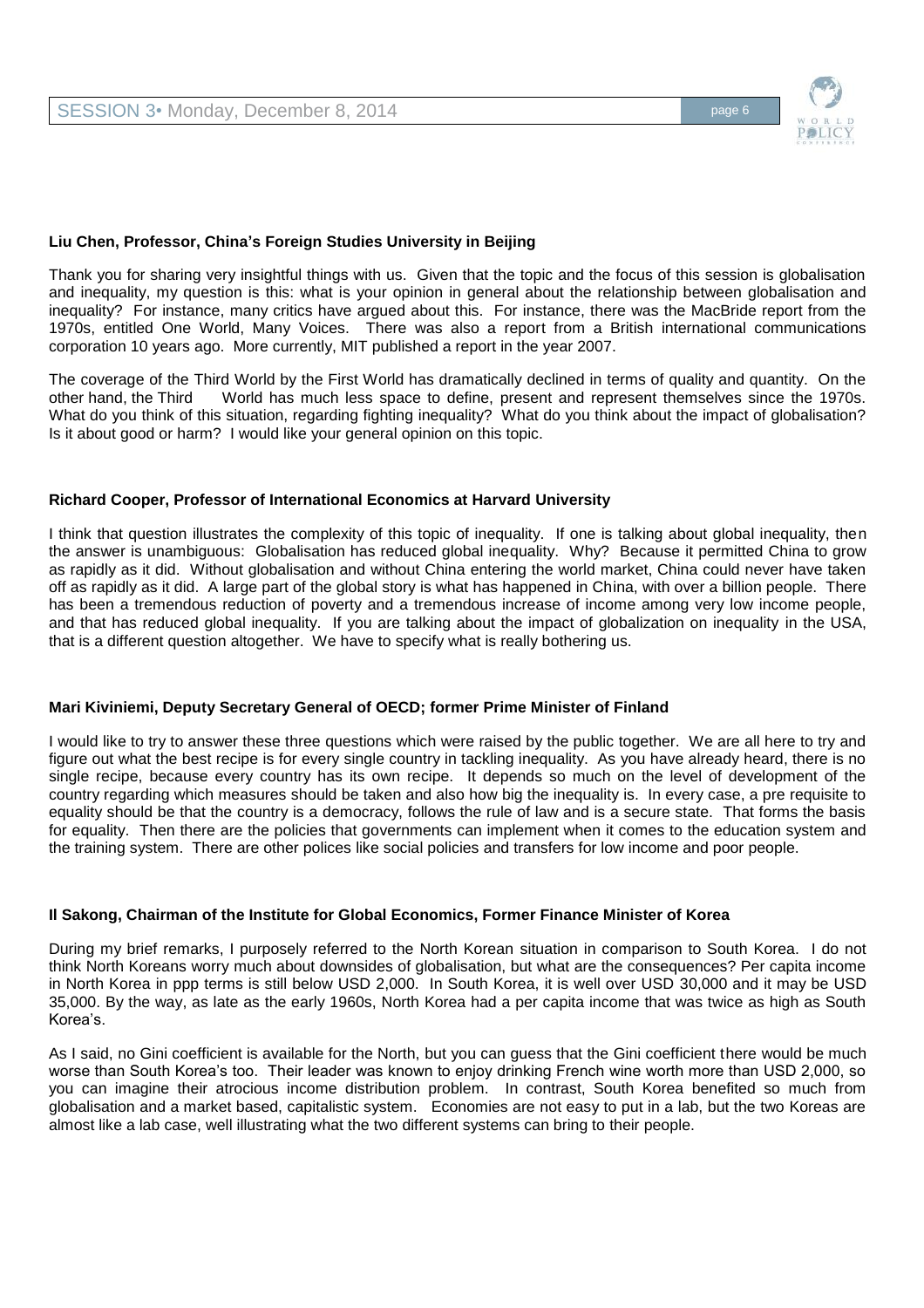

There is also the Chinese case. China made 10-year long efforts to join the WTO and take advantage of globalization. And they are prospering with it. So, globalization may worsen income distribution which needs to be minimized, but we should not go against globalization which brings many benefits.

## **Jean Pisani-Ferry, General Commissioner for Strategy, Office of the Prime Minister, France**

You can look at the global income distribution among individuals and the way it has been transformed over the years. As Richard said, it is difficult to summarise it in one coefficient, but it is clear that you see the emergence of a global middle class. One definition is that it refers to people who have between 10 and USD 100 to spend per day. On that account, there were less than 1 billion 20 years ago and most of them were in Europe and the US. Now I think we have two and a half and we will be at three and half in 15 years. This is a major transformation.

In terms of the historical relevance, this probably dominates everything. This should not make us more tolerant vis à vis inequalities in our own countries and there is no reason why we should be. I think we should address both these dimensions. We should praise this evolution but, at the same time, we should find ways to address the rise in inequality within countries.

I would also like to answer your question about taxation. Direct taxation is an obvious way to redistribute, but it is not the only way. We have complex tax systems, because we need to use both direct taxes and indirect taxes and redistribution through spending and taxation. In general, I agree with you that direct taxation has a major role to play, but it is by far not the only instrument we have.

### **Susan Liautaud, Visiting Scholar at the Stanford Center on Philanthropy and Civil Society, Founder of Susan Liautaud & Associates Limited (SLA)**

We are almost running out of time, so I am going to give each of you about three minutes each to make any final remarks. Could you try to include your highest priority policy initiative in that? If there is anything else you would like to add that you have not had a chance to note, please do so. If anybody is willing to take me up on my question about the relationship between inequality and other global issues in the three minutes I am giving you, please go ahead. Changyong, would you like to start?

# **Rhee Changyong, Director, Asia and Pacific Department, IMF**

I have talked too much, so I will just address the last question you mentioned, regarding Ebola, human trafficking and all these issues. My personal opinion is that those problems can be addressed much better by reducing poverty rather than inequality. Poverty is a much more important factor in those social problems.

### **Jean Pisani-Ferry, General Commissioner for Strategy, Office of the Prime Minister, France**

I will go back to the two dimensions I addressed. At the global level, we should put the emphasis on transparency, exchanges of information and all that makes it possible for our national tax systems to operate in a normal way. In spite of the progress being made at OECD level, I would say that this is not a done deal, especially since there are not only OECD countries in the world. There are other countries which may or may not participate in this exchange of information. Wealth is extremely mobile, so this is an important goal we need to achieve.

The idea of global taxation is not for this century, although we are at the beginning of the century. Perhaps it is not for the next few decades, but transparency and exchange of information is something that has started and should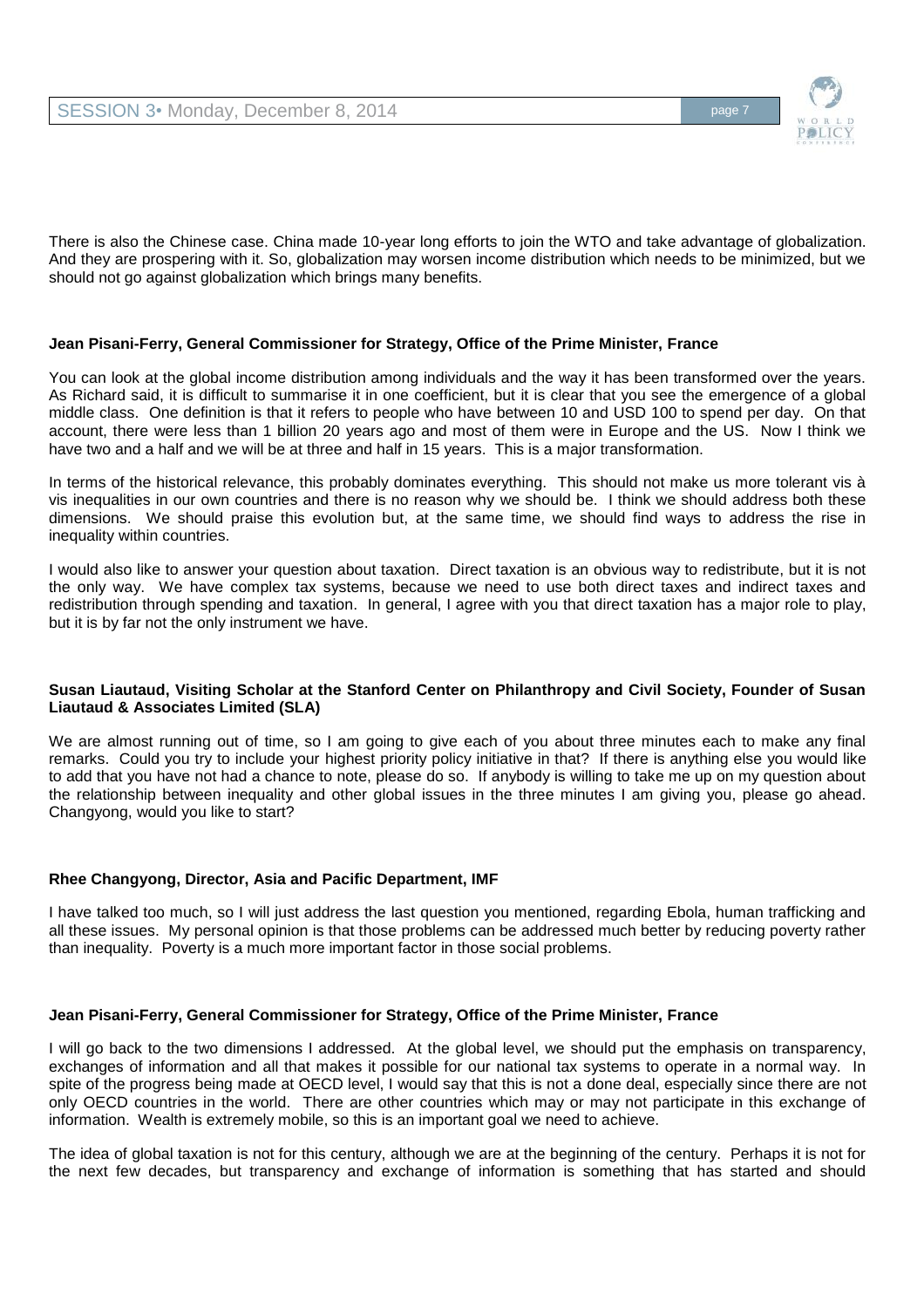

continue. On Europe, we need to move beyond this. I do not think we are at the stage of having European taxation of individuals. However, the thinking on the way we should be evolving and the way European policies should address integration among nations and regional policies should also address the consequences of this integration of individuals. There should be a set of core principles upon which this integration is built. That is on the agenda for now.

# **Mari Kiviniemi, Deputy Secretary General of OECD; former Prime Minister of Finland**

I totally agree with Jean when it comes to this issue about multinational enterprises, taxation and also automatic exchange of tax information. There is still a lot of work to be done, the implementation is not yet there and more countries are needed. However, it is a major step forward compared to the present and previous situation. I would also like to answer the question concerning what effect globalisation has on inequality. The OECD survey says that it has no direct effect, but it has a very strong indirect effect on inequality.

To conclude, I want to reiterate what I said earlier when it comes to what should be done when tackling inequality. We should be able to provide people with better skills and that is needed if we want to create more inclusive growth, and then we have to be able to deliver quality jobs. According to our survey, it is possible to create more jobs and at the same time improve the quality of jobs. There is no trade off between the amount and the quality, according to our surveys.

### **Il Sakong, Chairman of the Institute for Global Economics, Former Finance Minister of Korea**

I have a few very brief points. We do agree on the fact that the appropriate redistributional measures and social policies are necessary, even from a purely economic point of view. The OECD and the IMF studies support that. The question is about how to design these measures. We need to design the package of redistributive policy measures and social welfare policies in such a way that they can be growth enhancing rather than growth inhibiting. In that regard, appropriate educational reform is important. My other point is that there are a lot of inter country data which shows that inequality is inversely related to inter generational and social mobility.. From that perspective again, the educational reform is important, as well as providing decent medical and health care services to poor segments of any society.

### **Richard Cooper, Professor of International Economics at Harvard University**

I have two observations. The first concerns educational reform. I am an educator and it is hard to disagree with the desirability of improving education everywhere. However, I live in Cambridge, Massachusetts, which, as you can imagine, attaches high importance to education. Of all of the school districts in the United States, Cambridge is exceptionally high in spending per student. Yet I would evaluate the success of the Cambridge public school system as a B minus.

It has done some good work, but I am cautioning against putting burdens on the school system which the school system cannot bear. We cannot require the school system to correct all of the ills in society, even if you are prepared to take children away from parents at age one or one and a half and assign them to approved foster parents and welldesigned pre-schools. There is a tremendous amount of inter generational inertia, regardless of what the school system does. That is just a cautionary remark.

I would like to make another remark, concerning inheritance. Tax free inheritance will increase inequality from one generation to another. Rich countries have settled this issue, for good or ill, although President George W. Bush tried to re-open the issue in the United States, for ill. But this is an important open issue in countries where incomes are growing rapidly. China and South Korea face it. Incomes have grown very rapidly in one generation and that generation is still alive. What are these countries, and others in similar circumstances, going to do about passing that